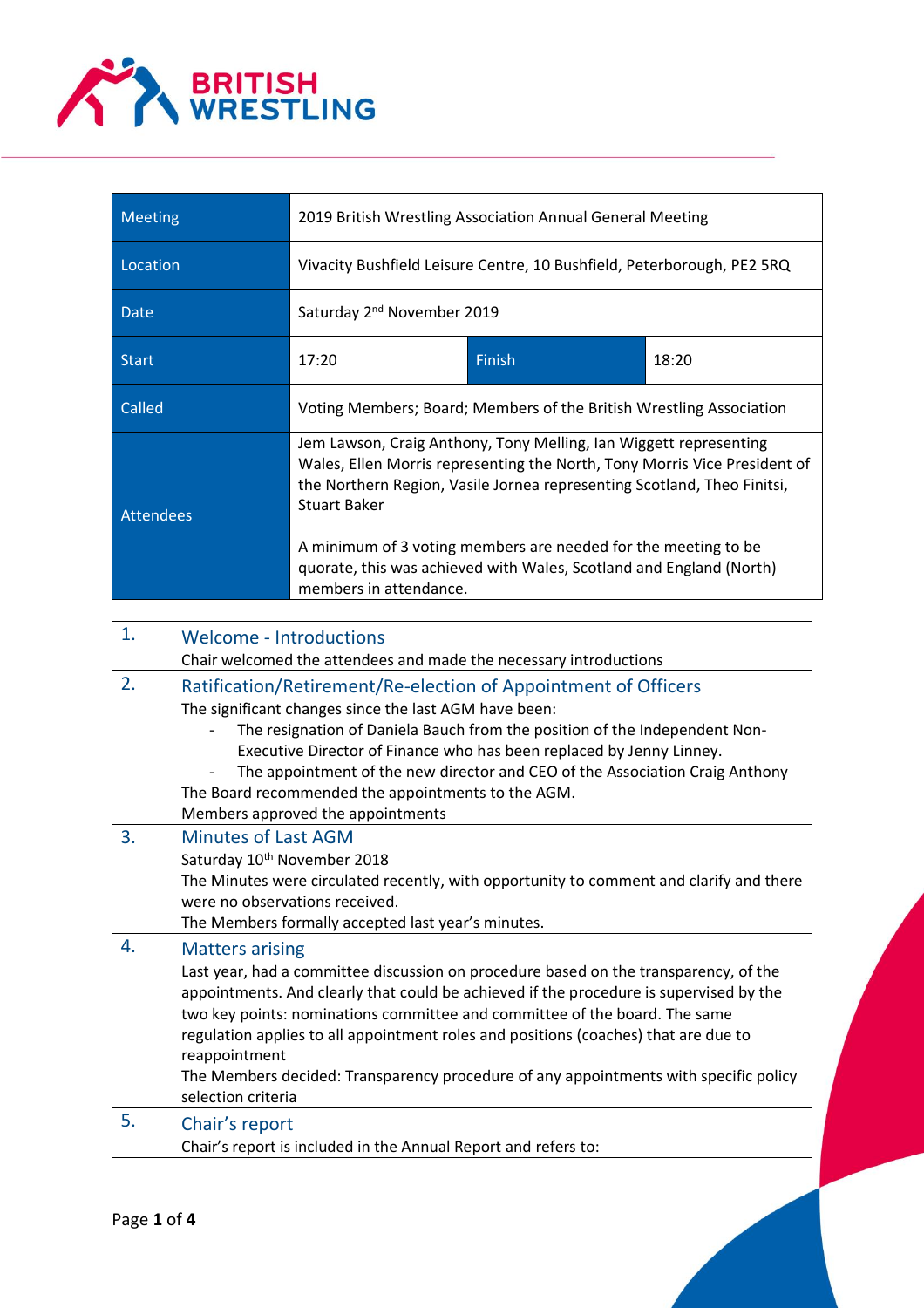

|    | Volunteers who constantly amaze us by the time and the respect those people give to                                                                                                  |
|----|--------------------------------------------------------------------------------------------------------------------------------------------------------------------------------------|
|    | the wrestling association.<br>We welcome the knowledge, experience and valuable help of Mark Cooper who is a                                                                         |
|    | recent addition to the Board.                                                                                                                                                        |
|    | The new CEO who really started to make his mark and the Office Manager are improving                                                                                                 |
|    | and making more efficient the operation of the BWA. The Office Manager has been                                                                                                      |
|    | appointed with new responsibilities, so as the CEO and the Operations Manager are free                                                                                               |
|    | to deal with key tasks as we move forward.<br>Academy's operations have now a proper charging system and a consistent way to book                                                    |
|    | the venue.                                                                                                                                                                           |
|    | OAKS Consultancy report should be utilised and properly guide us regarding business                                                                                                  |
|    | development and income generation.                                                                                                                                                   |
|    | Go Membership system has had a number of teething problems but has great potential                                                                                                   |
|    | to support our membership offer and our members will be better serviced in the future.                                                                                               |
|    | CEO and the Chair had a meeting with the British Squad Lead. They have considerations<br>and responsibilities towards us, as the BWA has to them. The status, the culture is         |
|    | changing, and an athlete's agreement has been signed by all involved.                                                                                                                |
| 6. | <b>Finance Report</b>                                                                                                                                                                |
|    | BWA Accounts: A set of draft accounts exist and are available, there are some pending                                                                                                |
|    | issues which should be addressed shortly. Once the accounts are finalised, expected in                                                                                               |
|    | the next few weeks, an email will be sent to all members for review. Accounts will be                                                                                                |
|    | submitted to Companies House ahead of the deadline.                                                                                                                                  |
|    | Re-appointment of Auditors: the audit for 2018-2019 has been performed and the draft                                                                                                 |
|    | report will be available soon. According to our Finance Manual we are obliged to appoint<br>new auditors every five years. The board has agreed that our current auditors can tender |
|    | for the next period. Invitations to tender have been sent and two response received.                                                                                                 |
|    | Decisions will be made in probably the next months, after we gather all the info needed                                                                                              |
|    | and will be based on two factors: Price and Suitability in order to make a                                                                                                           |
|    | recommendation to members.                                                                                                                                                           |
| 7. | <b>Annual Report</b>                                                                                                                                                                 |
|    | Special thanks to:                                                                                                                                                                   |
|    | The new CEO who managed to put together that very comprehensive report in                                                                                                            |
|    | such a short order and finally create a such fine document and<br>Everybody who helped to gather all that info.                                                                      |
|    | Copy is available on the website.                                                                                                                                                    |
| 8. | <b>Any Other Business</b>                                                                                                                                                            |
|    | From the North Region Representatives: (NRR Ellen Morris and Tony Melling)                                                                                                           |
|    | <b>Regional Squads</b>                                                                                                                                                               |
|    | We understand that there have been significant changes within the regional squads.                                                                                                   |
|    | Northern region has not been notified of those changes. What is the procedure followed                                                                                               |
|    | for any changes, who authorised and authorises those changes? We need to understand<br>that this is an England matter, a National matter and not a BWA matter.                       |
|    | Chair and CEO: The chair and the secretary of the region should be aware of those                                                                                                    |
|    | changes taking place. This matter should be b/f to the management groups of regional                                                                                                 |
|    | squads and NTS for review and further discussion. The North has a committee that                                                                                                     |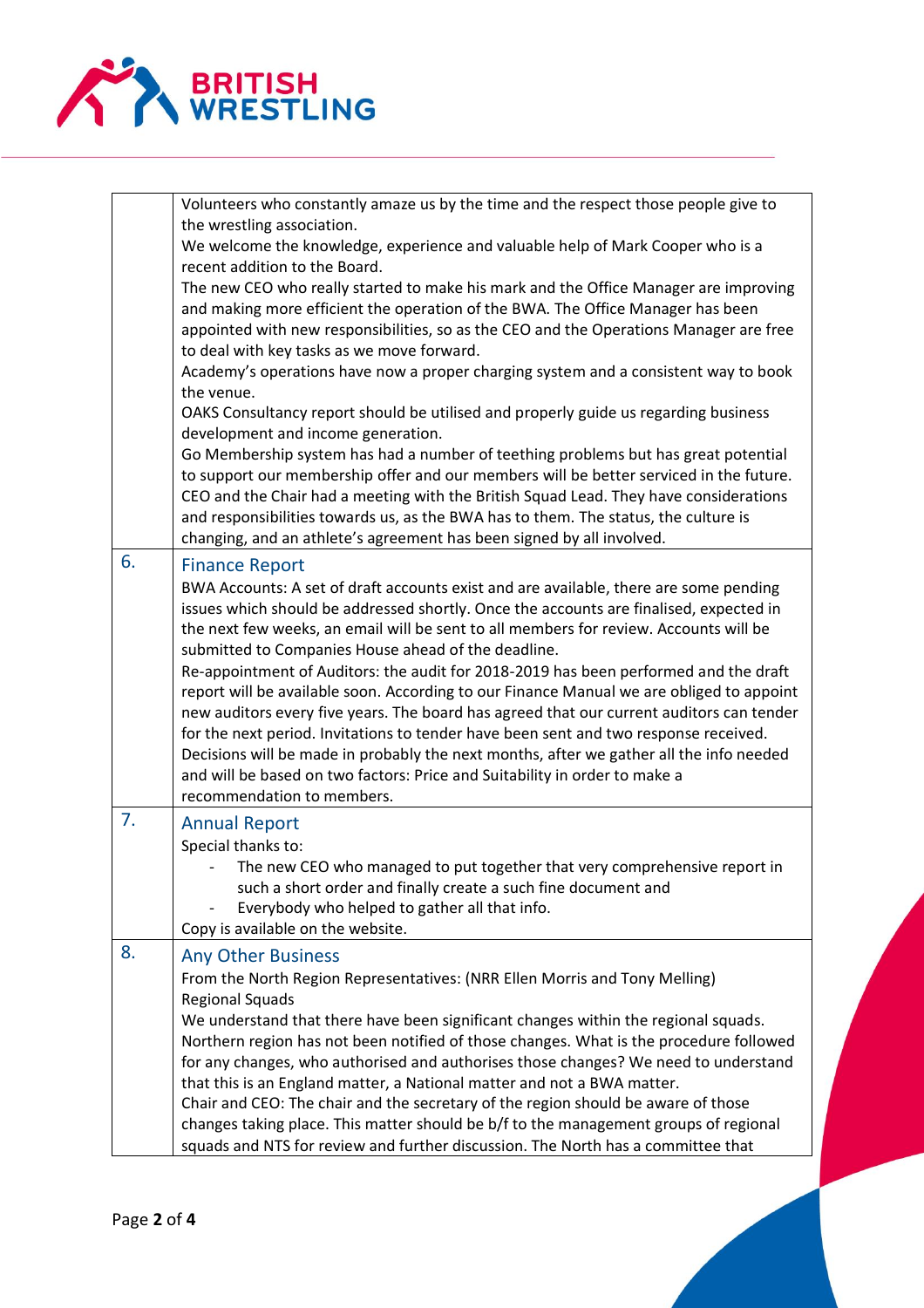

|    | functions, and it should had been communicated. There is a plan to review the changes<br>made as well as the communications made for the specific reason.                                                                                                                                                                                                                                                                                                                                                                                                                                                                                                                                                                                    |
|----|----------------------------------------------------------------------------------------------------------------------------------------------------------------------------------------------------------------------------------------------------------------------------------------------------------------------------------------------------------------------------------------------------------------------------------------------------------------------------------------------------------------------------------------------------------------------------------------------------------------------------------------------------------------------------------------------------------------------------------------------|
|    | NRR: Club affiliations and Coaches<br>Within our region, last year according to our report, we had 12 club affiliations and we<br>ended up having 7. Our numbers have gone up, we have more than 600 people within<br>our region. There are still clubs that are active while they are not affiliated and there are<br>athletes who join the competitions whilst their club is not an affiliated one. That affects<br>both the Northern Region and the BWA.<br>Chair and CEO: It is being actively pursued. We have a club development officer who now<br>has specific tasks to perform. One of those is to make sure that the optimum member of<br>clubs is affiliated. He provides us with a report which shows the 'status' of the clubs. |
|    | Regarding the regional coaches and assistant coaches, who belong or not to an affiliated<br>club, they must fill the criteria as follows: DBS - Safeguarding - UKCC Level 2. Not only<br>should Head Coaches fulfil the criteria, but all coaches should meet these standards.<br>Chair and CEO: The current aim is to ensure that we get back to previous club affiliation<br>level. However, we agree that in the long term it is right that all coaches should meet the<br>Head Coach criteria of qualification, safeguarding training, first aid and a DBS (or<br>equivalent) check.                                                                                                                                                     |
|    | Scotland Representative: new U23<br>I have been informed that there is a new U23 squad in the BWA. I have no idea what that<br>means, who runs it, who is managing it, where they train, how it was created.<br>Chair, CEO:<br>Will be addressed to the management team for further discussion. We all need to know<br>what is going on. That is the reason we insist on efficient, accurate and frequent<br>communications within the association. Eventually, proper consultation and decision-<br>making process will take place, so to assure us that decisions are made right.                                                                                                                                                          |
|    | NRR, WebSite<br>Some links do not work properly.<br>Chair, CEO: We are aware of the problem, please be patient, the website remains a work<br>in progress.                                                                                                                                                                                                                                                                                                                                                                                                                                                                                                                                                                                   |
|    | Head Coach of Northern Ireland Squad joined us<br>Chair noted: NI recognition is still a pending issue that we desperately need to move<br>forward with it and have a proper get together. Papers have been received from<br>Wrestling Northern Ireland and are to be assessed and once confirmed as appropriate<br>the BWA will look to call an EGM to ensure they are accepted as a member as soon as<br>possible. As soon as the recognitions take place both by BWA and the SNI, we look<br>forward to welcoming a NI Director in the Board.                                                                                                                                                                                             |
| 9. | Thoughts of rescheduling the AGM as there are members of the BWA who are<br>committed to act as coaches and officials who have a very long and tired day. We would<br>also like to encourage others to come and see and feel how the organisation is doing.                                                                                                                                                                                                                                                                                                                                                                                                                                                                                  |